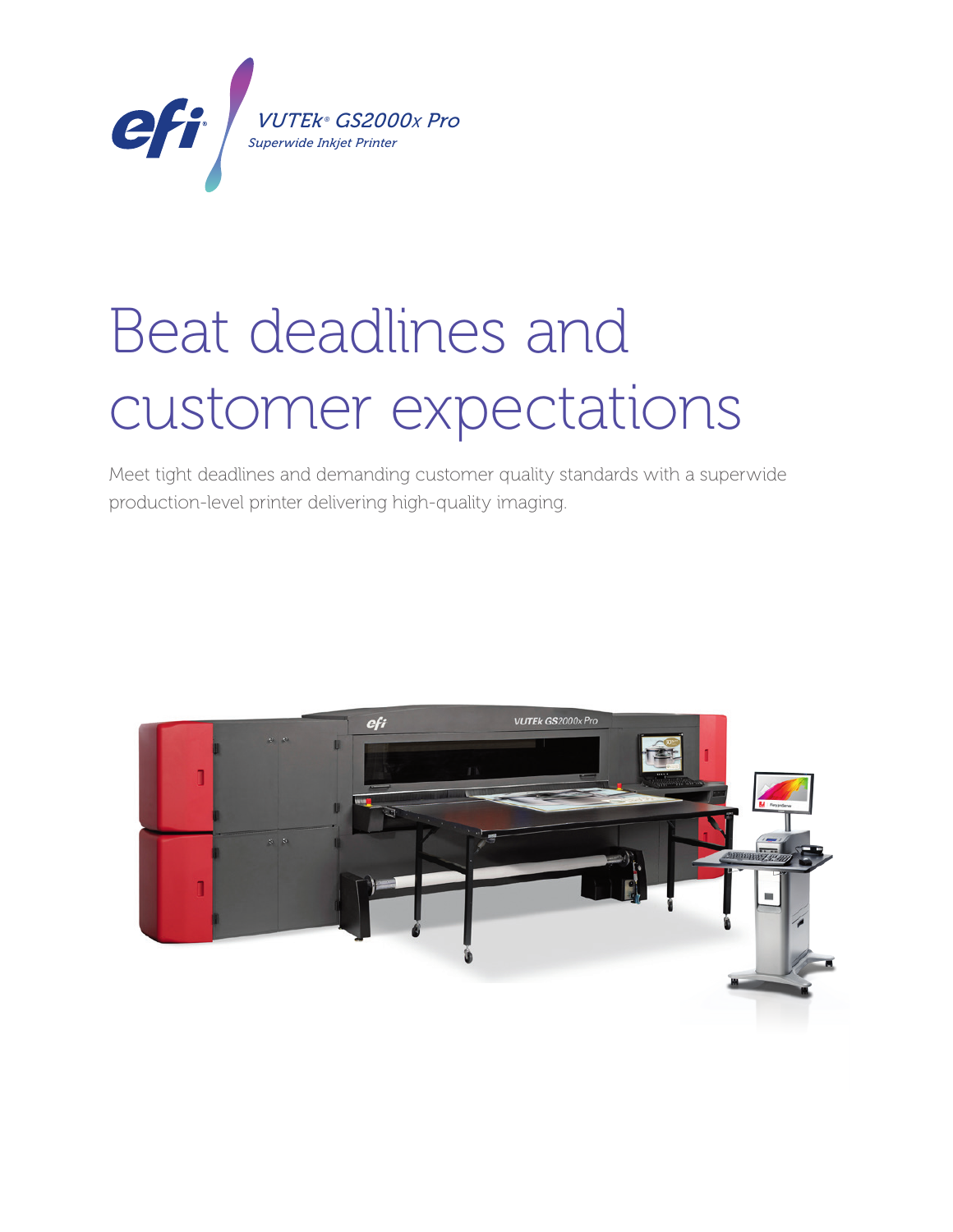The 2-meter EFI™ VUTEk® GS2000x Pro flatbed/roll-fed UV printer combines photorealistic print quality with high production speeds. It is ideal for replacing multiple lower productivity printers or can be added as a complementary piece of equipment to increase current printing capacity with a larger range of direct-to-substrate printing. Choose one of our thermoforming ink sets and transform your thermoforming business with direct-to-substrate printing.

## *At a glance*

- Eight-color and Fast- $4^{\mathsf{TM}}$  capabilities in one printer with white for photorealistic quality at production speeds
- Dual resolution, grayscale technology with 600 dpi or 1000 dpi for high-definition POP graphics that set you ahead of your competition, with better ink utilization and lower costs per print
- Single-pass, multi-layer, and white ink printing for a whole new range of creative applications
- Production-level speeds up to 2,000 ft<sup>2</sup> (186 m<sup>2</sup>) in less floor space to meet tight deadlines and higher volume work
- Continuous print productivity up to  $45 4$  ft x 8 ft (1.2 m x 2.4 m) boards per hour
- Direct print to a variety of rigid and flexible substrates, eliminating mounting and lamination of flexible materials for rigid applications
- A choice of ink sets<sup>1</sup>:
- EFI VUTEk GS-Standard ink series for a wide range of applications requiring more flexibility on a wide range of rigid and flexible substrates
- EFI VUTEk GS-3M<sup>TM</sup> Premium series ink for a wide range of applications requiring the 3M MCS<sup>TM</sup> Warranty<sup>2</sup>
- EFI VUTEk GS-TF series ink for extreme elongation thermoforming applications
- EFI VUTEk GS-CF series ink for deep draw thermoforming applications
- EFI Fiery® proServer Premium with Fiery XF Production RIP and color management workflow for increased productivity and efficiency while extending your color quality and proofing capability
- Bidirectional communication capability between the Fiery XF RIP and printer increases workflow efficiencies and job data collection and enables seamless integration with EFI web-to-print and MIS/ ERP solutions with native JDF connectivity
- Enhanced Service Program (ESP) warranty for your printer, Fiery proServer hardware, and Fiery XF software

<sup>1</sup>The EFI VUTEk GS-3M Premium and EFI VUTEk GS-TF and GS-CF series inks are NOT top loadable and require a simple change-over kit to move from one ink set to the other. The EFI VUTEk GS-TF and GS-CF inks ARE top loadable on one another.

<sup>2</sup>The 3M MCS warranty backs graphics printed with 3M co-branded ink and select 3M flexible media, printed and applied according to 3M product and instruction bulletins. See www.3Mgraphics.com/warranties to register and for more details.



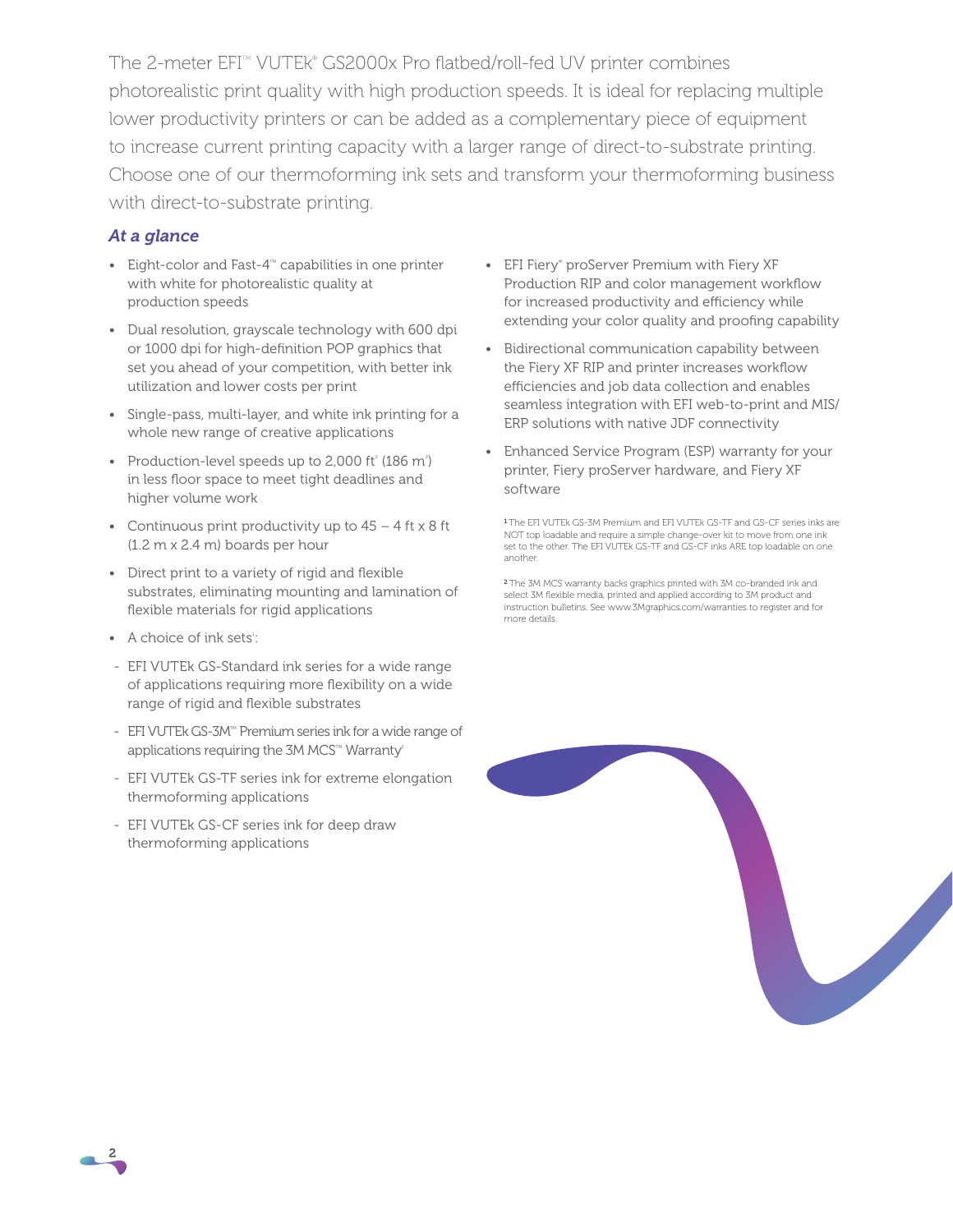## *Stretch your imagination, capabilities, and bottom line with direct-to-substrate thermoforming printing*

Imagine all the profitable opportunities with high-impact 3D graphics and custom thermoforming jobs. Graphics printed with EFI thermoforming inks are ideal for high-elongation thermoforming applications, such as outdoor signage, POP signs and displays, day/night backlit signs, promotional products, beverage lights and signs, vending and gaming panels, and much more.

- Image direct to substrate prior to forming with digital UV, and eliminate screen printing setup costs or hand painting and vinyl lettering process steps
- Prints direct to a wide range of thermoformable plastics

## *EFI VUTEk GS-TF series ink*

- Superior elongation characteristics for deep draw thermoforming while maintaining opacity on various plastics, including PETG, acrylic, polycarbonate, polystyrene, PVC, and more
- Withstands heat-forming and cutting without cracking, chipping, or loss of adhesion
- Resists water and moisture for durable, lasting images
- Offers an extended color gamut and ensures maximum reliability and performance with your VUTEk system

• Eliminates costly and time-consuming screen or hand painting processes, or pre-printing and laminating to formable plastics

## *EFI VUTEk GS-CF series ink*

- Ink with good elongation for gentle thermoforming without blocking or smudging that is suitable for all common commercial graphic media types
- Great release on smooth and porous mold materials (plywood, MDF, and resins used for drape-formed backlit signage applications) and strong adhesion qualities even on difficult media types such as corrugated plastics, acrylic, and coated metals